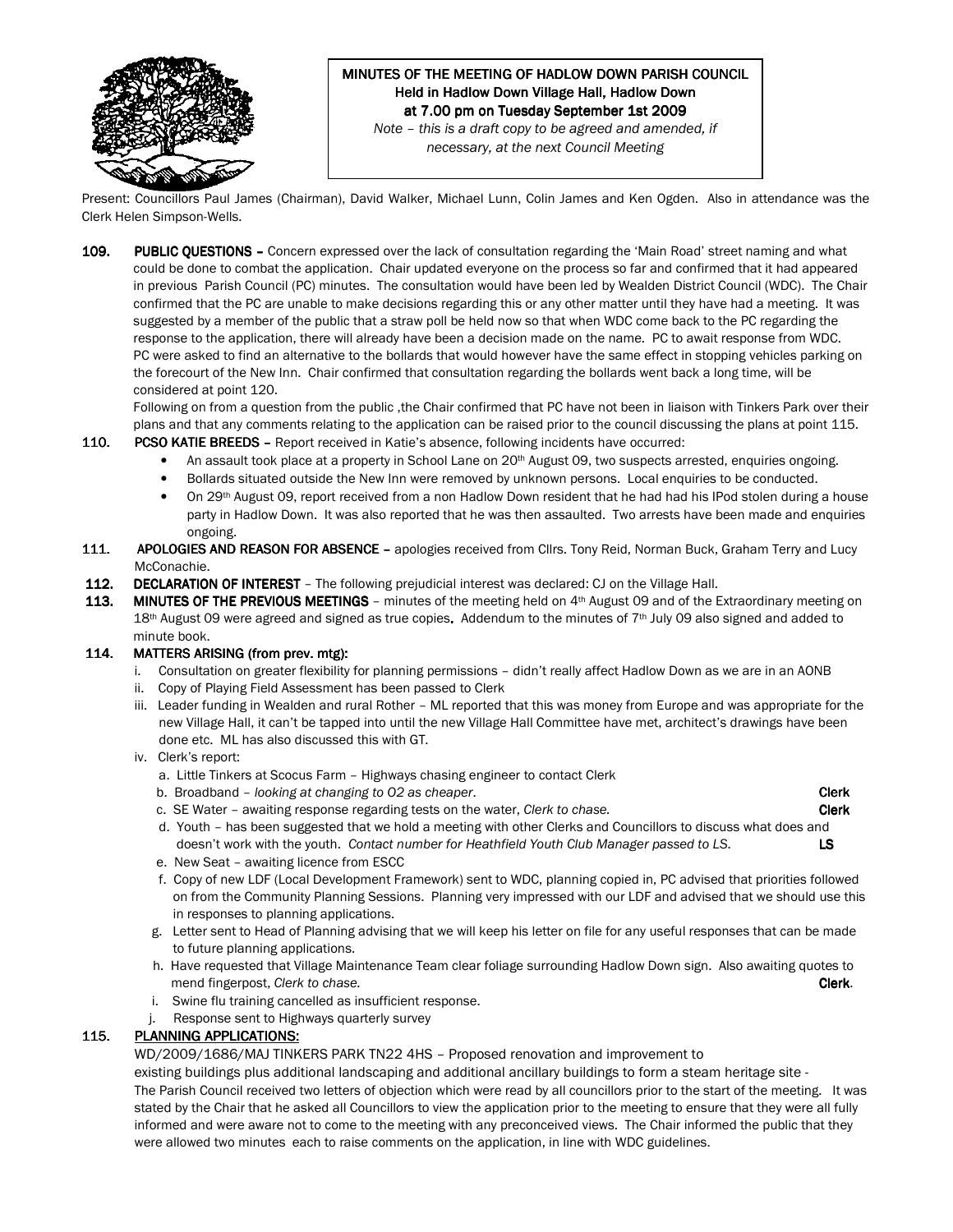One person was concerned about 10 extra events during the summer, he felt this would therefore cover most weekends. He also raised that the proposed buildings weren't suitable for an AONB.

 Another member of the public felt that neighbours were adversely affected by the activities on the site. He has liaised with the Environmental Health Officer each time the steam rally is held. The buildings breach planning policy EN27. Also the application breaches policy GD2 and the adopted plan 19.15.7. There will be extra noise and traffic in the area. Peter Haining (Tinkers Park rep.) – the buildings are no longer suitable, they want to tidy up the site and need to look at the best way of storing equipment. The application is primarily to enable safe storage. The 10 extra events would not be all steam rallies, more likely open days, there wouldn't be any evening activities. They are aware that the steam rally causes disruption to people nearby.

 One person raised that he felt that Tinkers Park enhances the village and events only occasionally happen there. It provides education for the children and entrance is at a reasonable price. He supports the application.

 Chair asked Peter if they were planning to increase from the 28 days they are presently allowed as permitted events. Peter assured the PC that they weren't planning on going above this number. They also provide education in the form of a steam apprentice day and are looking at the possibility of school children visiting. As a charity they have to allow access to others. The new buildings will enable them to show their collection safely.

Councillors gave their opinions regarding the application:

- At the Community Planning sessions Tinkers Park was highlighted as a major asset for the village
- Access a problem due to safety issues
- Concern about the outlook for others
- Increase in noise
- Attendance up from 2008 (although this was the first time there had been dry ground for a few years)

If there was the demand Tinkers Park would consider running a bus from Buxted station

The Parish Council asked that Tinkers Park speak to villagers to help solve access problems for those walking. It was stated that the new buildings would be a vast improvement on what is already at the site. The Parish Council's response to WDC Planning Department was:

The Parish Council are in unanimous support of this application. Our recent community planning process identified Tinkers Park as a major asset to the village and should be supported.

We would however like to raise the following issues:

- 1. For safety reasons pedestrian access to the site from the village needs to be considered, i.e. perhaps a footpath and/or better signage, warning of pedestrians.
- 2. We would like to see some type of both time and noise control (possibly decibel monitored). Any events taking place would need to be finished by midnight, including use of music, fireworks and generators.
- 3. The use of the buildings should be limited to the usage of the Trust.
- 4. With regard to possible future usage of the buildings we would suggest a condition that should the Trust close/cease trading, the buildings should be removed.
- 5. A blanket Tree Preservation Order should be placed on the site to ensure future screening is maintained.
- 6. The applicant needs to address waste management from the site.

#### GRANTED PLANNING PERMISSION: GRANTED PLANNING PERMISSION:

None received

#### REFUSED PLANNING PERMISSION:

None received

116. REPORTS FROM CLLR. TONY REID, ESCC & CLLRs. KEN OGDEN and NORMAN BUCK WDC - Ken advised that it Is delightful to see so many residents. WDC did have consultation with Tinkers Park regarding their application. Anyone putting in an application can contact WDC beforehand to discuss it. Main Road - long process to change a road name. Chair informed the meeting that WDC have confirmed that in future any major application will involve the Parish Council at an early stage.

KO to raise with WDC that close neighbours didn't receive notification of the Tinkers Park application. KO

117. MAIN ROAD NAME CHANGE – Mainly discussed at point 109. ML concerned that PC received no indication that name of road could be changed. Clerk to send letter to WDC expressing concern that the PC wasn't aware that road names could be changed. **Clerk** and the could be changed.

- 118. BANK RECONCILIATION: Not received in time for meeting.
- 119. ACCOUNTS FOR PAYMENT: The following were agreed for payment:
	- i. Helen Simpson-Wells. Salary £738.75 includes £18.40 for mileage, £197.49 training hours and £52.05 expenses. £460 already paid by standing order, therefore cheque raised for £278.75.
	- ii Madasafish £17.10 already paid by direct debit
	- iii. Barcombe Landscapes £327.75
	- iv. Uckfield Town Council £195.50 Inspecting Children's Playgrounds Training
	- v. Viking Direct £71.99 stationery
	- vi. Mazars £155.25 external audit

vii. SALC £11..50 – Power of Wellbeing training

- viii.John Roberts £100 Internal Auditor
- 120. BOLLARDS OUTSIDE NEW INN Criminal damage was caused to 19 of the bollards on the night of 23<sup>rd</sup> August 2009,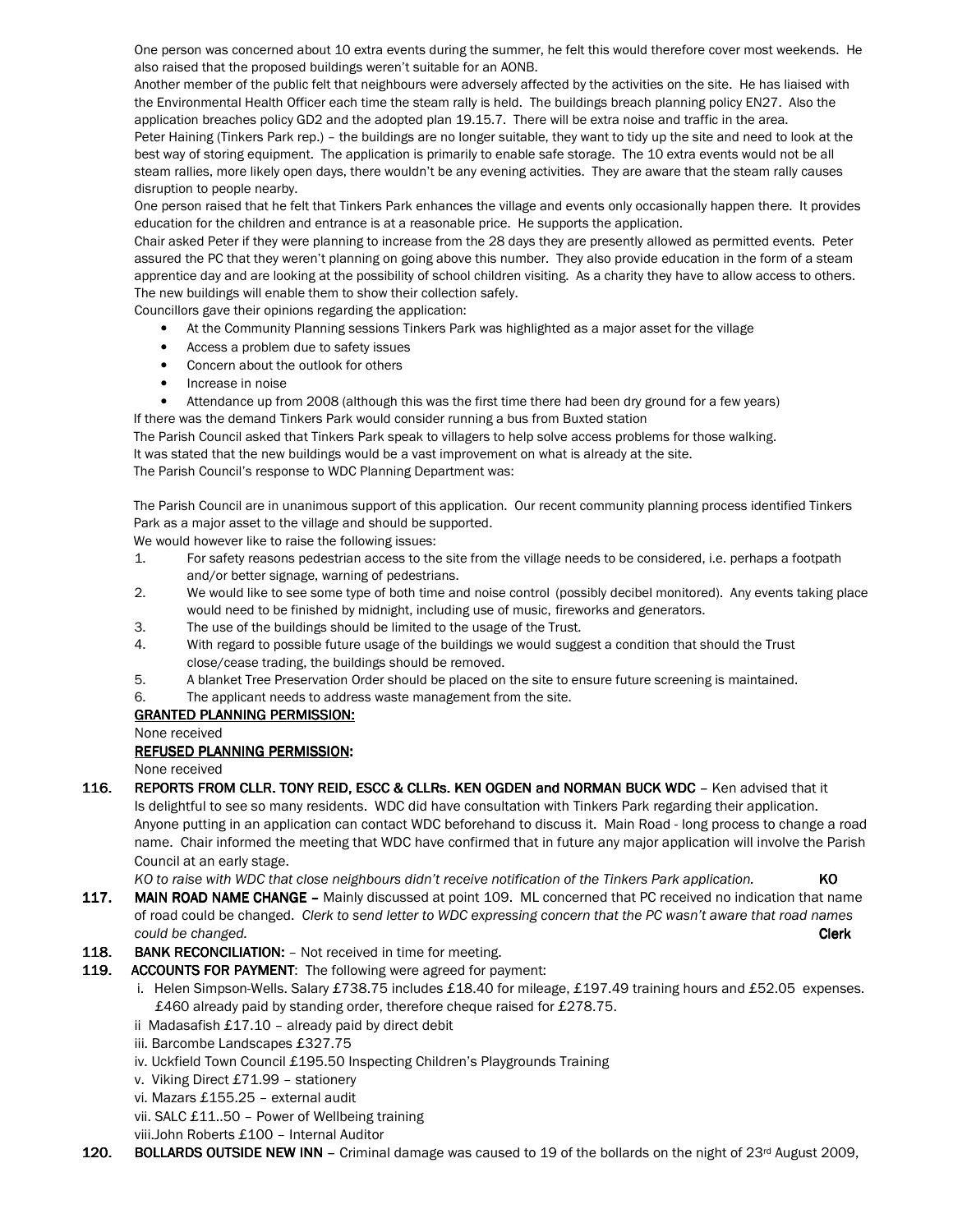has been reported to the police, crime reference no. EW-082737-09. Highways will be levelling the plastic on the damaged ones to the ground, filling in holes and smoothing over to ensure they aren't a danger to anyone. Will also discuss at meeting with police. It cost £4000 of public money for the bollards, only 7 now left.

 People didn't like the asthetics of the bollards but they did ensure that it was safe for people to pull out of Hut Lane. The pub car park has now been cleared so cars can park there. As soon as the bollards were removed people parked on the pavement. It is possible that the parking on the pavement could be self policed by the pub, the Parish

 Council would like to see the publican ensure that people don't park on the pavement. A member of the public asked what would happen if the pub was more popular and there therefore wasn't enough parking spaces.

The main problem with what to put on the pavement to control parking is the aesthetics of the item.

The Parish Council would welcome improved dialogue between the pub, customers, ESCC and themselves. Clerk to write to landlord offering dialogue with the Parish Council to discuss what action the pub can take and if they can police the parking. Dialogue to be held either at a Parish Council meeting or through an individual Councillor. The Parish Council do have the power to employ someone to monitor the parking. It was noted that there is a problem exiting the lane when a car is parked at the top. It was suggested that a notice be placed in the pub requesting that people do not park on the pavement as it restricts the view. Clerk to also write to ESCC to advise that we are monitoring the situation and hope to be in dialogue with the publican. Clerk Clerk Clerk Clerk Clerk Clerk Clerk Clerk Clerk Clerk Clerk

- 121. RISK ASSESSMENT See point 128 re. Village Hall risk assessment.
- 122. DRAINAGE IN HUT LANE Drain entrance not good. Not feasible for the Parish Council to repair the road when the Village Hall will be moved at some point and properties in the road could pay for it. Area needs regular sweeping and cleaning.
- 123. FINANCE REGULATIONS Proposed and seconded to adopt new financial regulations. Agreed by all.
- 124. SLR MEETING Following items to be added to the agenda: Double yellow lines in School Lane; Bollards at New Inn; Sustainable lights in School Lane (Director of Environmental Services in agreement); A272, surface of the road including noise from trailers and lorries bouncing in the potholes; junction of Tinkers Lane, the island is a  $1/6<sup>th</sup>$  of the size it was 10 years ago, tarmac is put in however it just breaks off; entrance to Waste Wood. Clerk to forward agenda items to Highways. **Clerk**
- 125. LDF AND CORE STRATEGY Clerk to send all Councillors a copy of our priorities for the LDF(see Appendix 1). Letter sent to WDC requesting a meeting regarding the Core Strategy and LDF.
- 126. PLAYING FIELD New risk assessment needs to be undertaken on playing fields. Clerk to write to Peter Gillies requesting a new risk assessment be undertaken, also to ask for an update on the grant process and that PC be kept **fully informed.** Clerk that the contract of the contract of the contract of the contract of the contract of the contract of the contract of the contract of the contract of the contract of the contract of the contract of t

Letter has been received from Allianz Insurance regarding the playground, Clerk to write to WDC to see if they are able to inspect the play equipment annually and if so what charge they will make for doing this. Clerk Chair advised that GT due to set up a new committee for the New Village Hall, this will be under the authority of the Parish Council. The Committee will need a terms of reference and it is recommended that two Parish Councillors sit on it.

# 127. CLERK'S MATTERS:

- i. Hours checked agreed and signed. Clerk has completed the WWYC course, vote of thanks and congratulations given.
- ii. Youth session for clerks and responsible Councillors + PCSOs LS to look at whether it is worth us hosting a meeting, and will also contact youth manager at Heathfield Youth Centre to get her ideas.
- iii. SALC meeting with Chief Constable PC asked that speeding through the village be raised at this meeting.
- iv. Visit to Houses of Parliament original dates fully booked will now probably be in January or February.
- v. Standards Committee Information received regarding WDC's Standards Committee.
- vi. Temporary Road Closure A272 Uckfield to Hadlow Down, work will be carried out between 23:00 hrs and 05:00 hrs at some point between 14<sup>th</sup> and 25<sup>th</sup> September 2009.
- vii. Operation Crackdown Figures received for the Hadlow Down area for the January July 09 period, 3 careless/ inconsiderate driving, 1 driving whilst using a mobile phone, 5 speeding, these figures relate to prior to information about operation crackdown going on the website and in the newsletter, should therefore see an increase when the next report is produced. To report anti social driving please contact www.operationcrackdown.org

viii. Emergency Plan – Any old emergency plan records should be passed to clerk for shredding. ALL ix. Burials – c/f

# 128. REPORTS FROM COUNCILLORS (COUNCIL MATTERS AND OUTSIDE BODIES):

 i. Village Hall Management Committee, Wealden Association of Local Councils and Safer Wealden Partnership – Cllr. Colin James – June 09 risk assessment for Village Hall passed to PC. Chair advised that this will need to show the name of the person who carried out the risk assessment and be signed by them, CJ to provide. CJ CJ

 There is concern for the toddlers group as some of the wood is separating in the hall, it was suggested that it be lightly sanded back and maintained. Second quote received for cavity wall insulation. Two quotes been received in total, one for £653.85 and another for £1073. Village Hall to provide recommendations to Parish Council. **CJ** CJ

 ii. Rights of Way, Highways and Footpaths – Cllr. David Walker - with regard to Affordable Housing and the original HOPE project, WDC contacted the diocese who are not interested in selling the land as planning to do something with St Mark's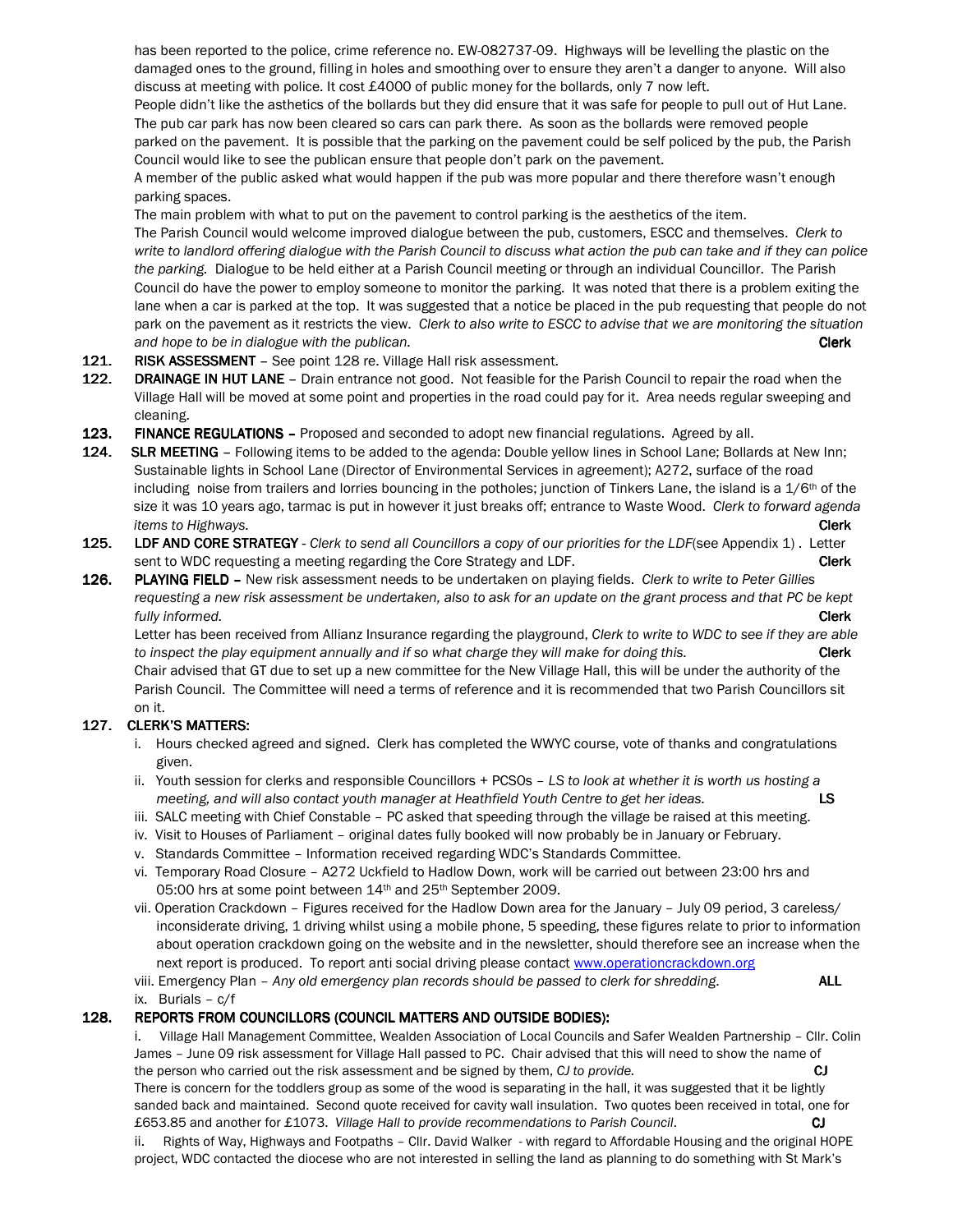School. This was however a historical decision with the previous vicar, the situation may have now changed. This is an ongoing process for WDC, it was suggested that they make a new approach to the diocese.

 iii. Community Strategies, Sustainable Development and Environment Matters – Cllr. Michael Lunn – In dialogue with ESCC regarding sustainable lights going down School Lane, full approach been made to the council, once it has been approved grants can be applied for from ESCC. A few more lights are due to go in on the path at the church. Other councils have also shown an interest in using these lights.

Template for parish planning document will go out for consultation.

iv. Burial Ground – Cllr. Paul James – nothing to report.

## 129. TRAINING & CONFERENCES:

i. Sussex Rural Community Council AGM and Conference and SALC AGM – Clerk to advise PJ of date, to also book DW onto WDC Parish Conference and confirm dates to him Controller Clerk Clerk

#### 130. CORRESPONDENCE RECEIVED NEEDING A RESPONSE.

- i. Community Safety Partnership Grant passed to ML ME
- ii. Standards Committee Questionnaires passed to Clerk and PJ prior to meeting Clerk/PJ Clerk/PJ
- iii. Rural Young People Empowerment Project passed to LS LS
- iv. Community Scrutiny Review of Road Safety action not required

#### 131. CORRESPONDENCE RECEIVED FOR DISTRIBUTION

- i. SALC Summer Briefing and Update Bulletin
- ii. NALC Legal Topic Note
- iii. Rural Services Network
- iv. Rural Services Community
- v. The Summer Volunteer
- vi. Duty to promote democracy equality impact assessment
- vii. For your benefit newsletter
- viii. Compost Doctors newsletter

## 132. ITEMS TO GO ON NEXT AGENDA

- i. More Powers for Parish and Town Councils everyone copied in
- ii. BT adoption of local red telephone kiosk Clerk to put item in Parish Magazine requesting ideas for what the telephone box could be used for and whether villagers want to keep it. To be discussed at October meeting.

and the control of the control of the control of the control of the control of the control of the control of the control of the control of the control of the control of the control of the control of the control of the cont

Meeting closed at 9:27pm

THE NEXT PARISH COUNCIL MEETING WILL be an extraordinary meeting on Tuesday 15<sup>th</sup> September 2009 at 7pm.

Signed………………………………………………………………….. Signed…………………………………………………………………..…………………..Date…………………………………… Date…………………………………… Date……………………………………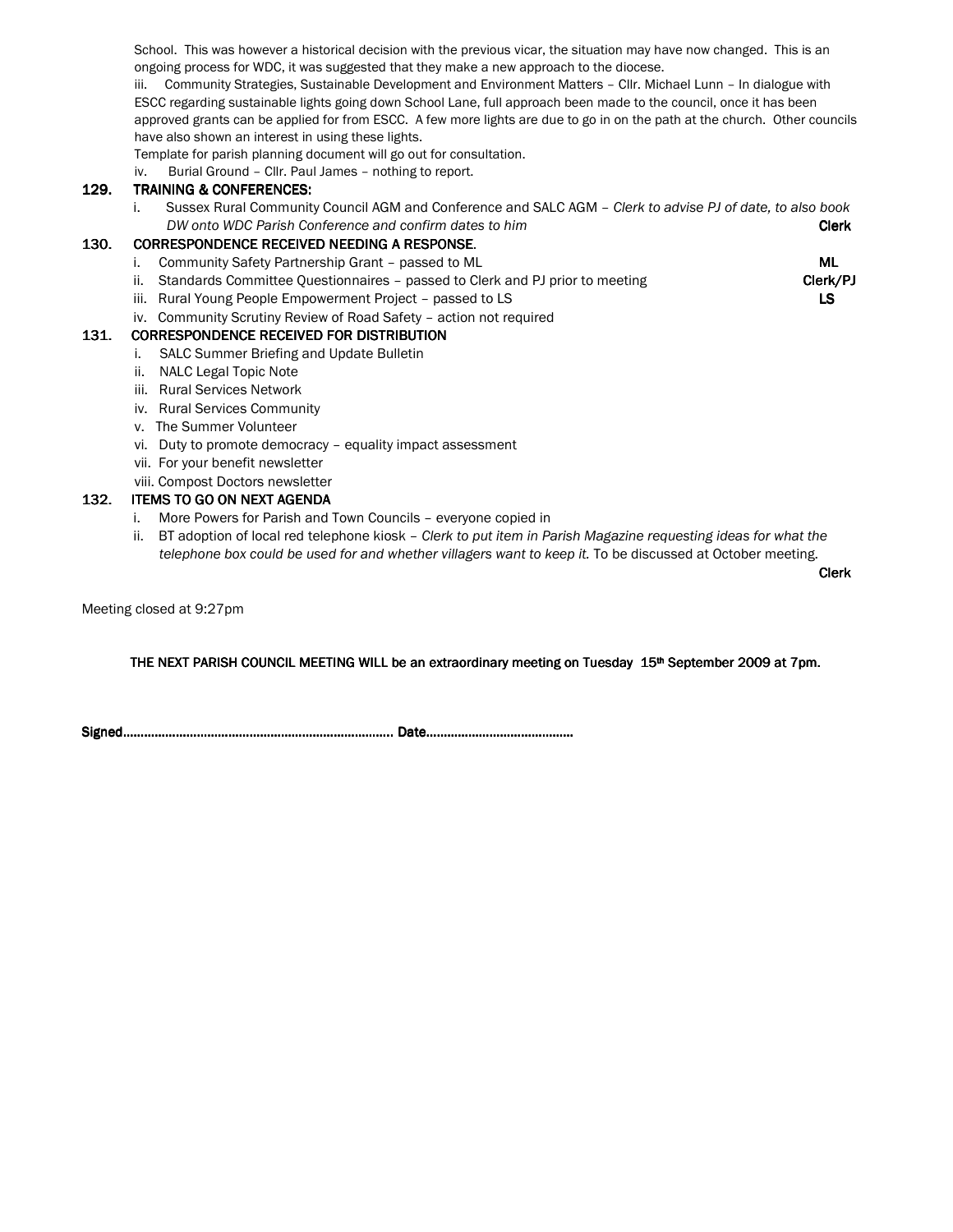# **APPENDIX 1**

Hadlow Down Parish Council's template to help Wealden District Council draw priorities from Parish Plans into a format that can provide evidence for the Wealden Local Development Framework Core Strategy.

|                                   | Theme: Environment / Green space                                                                                                                                              |
|-----------------------------------|-------------------------------------------------------------------------------------------------------------------------------------------------------------------------------|
| Three key priorities for PARISH : |                                                                                                                                                                               |
| 1.                                | To develop a circular bridleway / footpath to take in the key features of the village $-$ physical<br>buildings and countryside and to incorporate into a Parish 'green' map. |
| $\mathbf{2}$                      | To survey and map key environmentally important features, flora and fauna                                                                                                     |
| 3.                                | To protect village atmosphere from excessive and un-appropriate development                                                                                                   |

| Theme: Housing                   |                                                                                                                                                  |
|----------------------------------|--------------------------------------------------------------------------------------------------------------------------------------------------|
| Three key priorities for PARISH: |                                                                                                                                                  |
|                                  | To provide affordable housing with perpetual rent as a key condition. Incorporate any<br>affordable homes into village sympathetically.          |
| 2.                               | To maintain historic growth rates for housing provision in Hadlow Down i.e 1 or 2 houses per<br>year. Do not bolt on 10 or 20 homes in one year. |
| З.                               | To have open and positive dialogue with Wealden District Council to identify suitable locations<br>for housing development.                      |

| Theme: Transport and Access      |                                                                                                            |
|----------------------------------|------------------------------------------------------------------------------------------------------------|
| Three key priorities for PARISH: |                                                                                                            |
|                                  | To ensure speed monitoring through the village and push for a 20mph outside school during<br>school times. |
| $\mathbf{2}$                     | To maintain and enhance access to local footpath and bridleway network.                                    |
| 3.                               | To seek mechanisms to improve inter-village transport links.                                               |

| Theme: Prosperity / Employment / Economy |                                                                                                                                                                |
|------------------------------------------|----------------------------------------------------------------------------------------------------------------------------------------------------------------|
| Three key priorities for PARISH:         |                                                                                                                                                                |
|                                          | To protect the village pub (The New Inn) as a going concern and its environs as a community<br>asset.                                                          |
| $\mathbf{2}$                             | To support local businesses connected to the area who create added value to the rural<br>economy, such as Wilderness Wood, and Tinkers Park as tourism assets. |
| 3.                                       | To support the feasibility of the establishment of a village shop.                                                                                             |